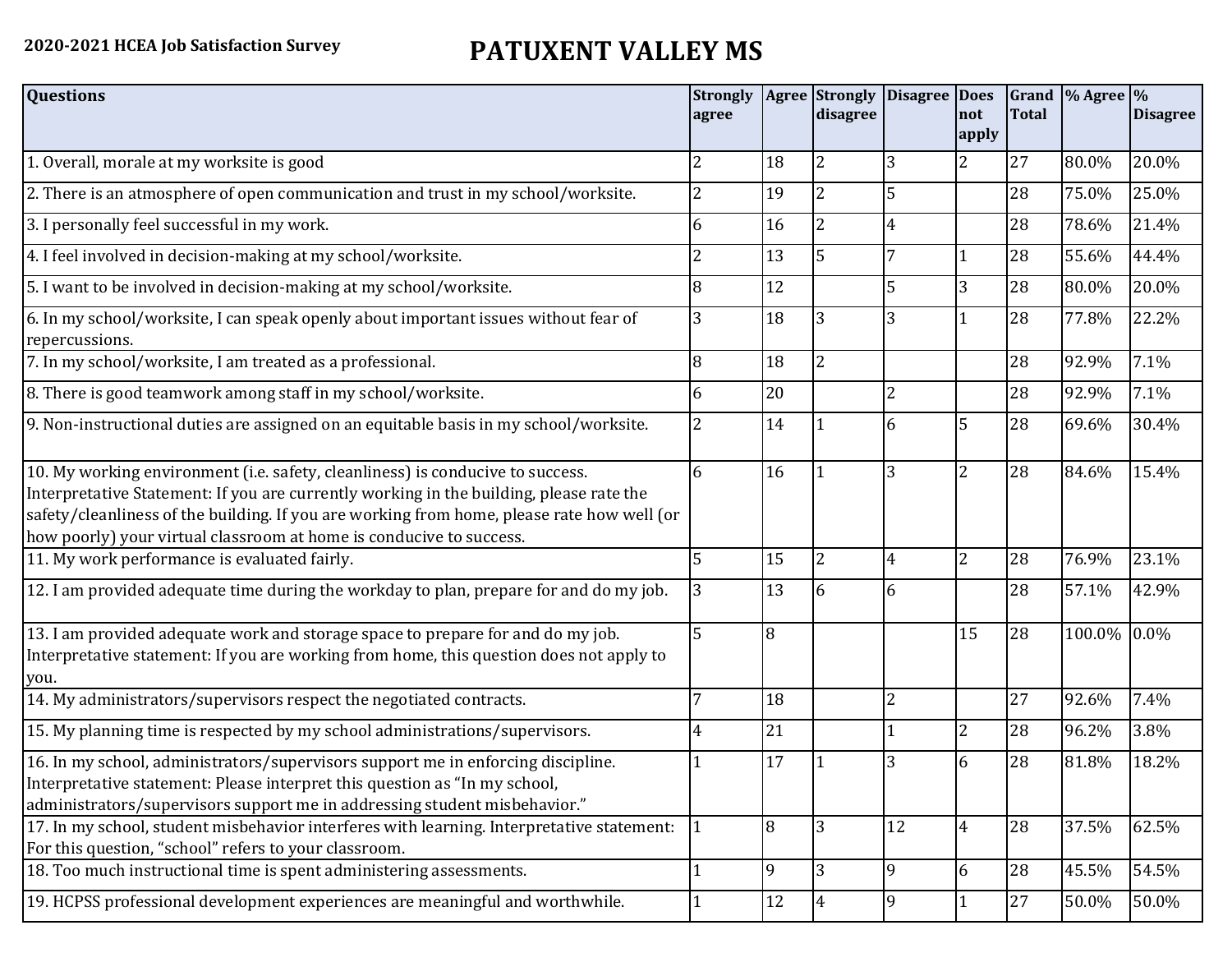## **2020-2021 HCEA Job Satisfaction Survey PATUXENT VALLEY MS**

| 20. Increased workload has contributed to a decline in my morale.                                                                                          |                | 9              |                | 9              | $\overline{2}$ | 28 | 61.5% | 38.5% |
|------------------------------------------------------------------------------------------------------------------------------------------------------------|----------------|----------------|----------------|----------------|----------------|----|-------|-------|
| 21. I am paid fairly.                                                                                                                                      |                | 10             | 6              | 12             |                | 28 | 35.7% | 64.3% |
| 22. I have confidence in the leadership exhibited by the HCPSS Superintendent.                                                                             | 3              | 21             | $\overline{2}$ | $\overline{2}$ |                | 28 | 85.7% | 14.3% |
| 23. I have confidence in the leadership exhibited by the Howard County Board of<br>Education.                                                              |                | 16             | 3              | 6              | $\overline{2}$ | 28 | 65.4% | 34.6% |
| 24. I have confidence in the leadership exhibited by the Howard County Education<br>Association (HCEA).                                                    | 9              | 16             | 2              |                |                | 28 | 89.3% | 10.7% |
| 25. I feel that HCPSS offers me the possibility of advancing professionally in the field of<br>education.                                                  | 2              | 16             |                | 5              | $\overline{1}$ | 28 | 66.7% | 33.3% |
| 26. In my position, I receive appropriate and adequate support and training.                                                                               | 2              | 22             |                | $\overline{4}$ |                | 28 | 85.7% | 14.3% |
| 27. During this current school year, I have experienced harassing behavior from<br>colleagues.                                                             |                |                | 23             | 4              |                | 28 | 3.6%  | 96.4% |
| 28. During this current school year, I have experienced harassing behavior from<br>administrators/supervisors.                                             |                | 1              | 19             |                |                | 28 | 7.1%  | 92.9% |
| 29. During this current school year, I have experienced harassing behavior from parents.                                                                   |                | $\overline{2}$ | 15             | 9              | $\overline{1}$ | 28 | 11.1% | 88.9% |
| 30. At my school I spend most of my PIP time on non-instructional activities.                                                                              |                | 3              | 4              | 13             | 8              | 28 | 15.0% | 85.0% |
| 31. At my school our administrator includes time during PIP for teacher-initiated<br>collaboration.                                                        | $\overline{2}$ | 16             | 2              |                | 7              | 28 | 85.7% | 14.3% |
| 32. In my school, I spend too much time in meetings.                                                                                                       | 4              | 10             |                | 11             | $\overline{1}$ | 27 | 53.8% | 46.2% |
| 33. In my school, there is adequate support for special education students.                                                                                |                | 10             | 3              | 10             | 3              | 27 | 45.8% | 54.2% |
| 34. My administrator/supervisor provides people working from home with flexibility in<br>their workday.                                                    | 8              | 16             |                | 4              |                | 28 | 85.7% | 14.3% |
| 35. My administrator/supervisor has reasonable expectations of workload for staff while<br>in virtual learning.                                            | $\overline{4}$ | 16             |                | 6              |                | 27 | 74.1% | 25.9% |
| 36. Students have adequate technology and tools (hardware/software/connectivity) to<br>participate in virtual learning.                                    | $\overline{2}$ | 20             |                | 5              |                | 28 | 78.6% | 21.4% |
| 37. Staff have adequate technology hardware (e.g. computers, document cameras, other<br>technology hardware) to meet the requirements of virtual learning. |                | 23             |                | 4              |                | 28 | 85.7% | 14.3% |
| 38. HCPSS has provided the software I need to do my job and collaborate with colleagues. 5                                                                 |                | 18             |                | 3              | $\overline{2}$ | 28 | 88.5% | 11.5% |
| 39. The software and online services provided by HCPSS to do my job are difficult and/or<br>time-consuming to use.                                         |                | 9              | 4              | 15             |                | 28 | 32.1% | 67.9% |
| 40. In my class, I feel that students are engaged in virtual learning                                                                                      | 2              | 15             | 3              | $\overline{4}$ | 3              | 27 | 70.8% | 29.2% |
|                                                                                                                                                            |                |                |                |                |                |    |       |       |